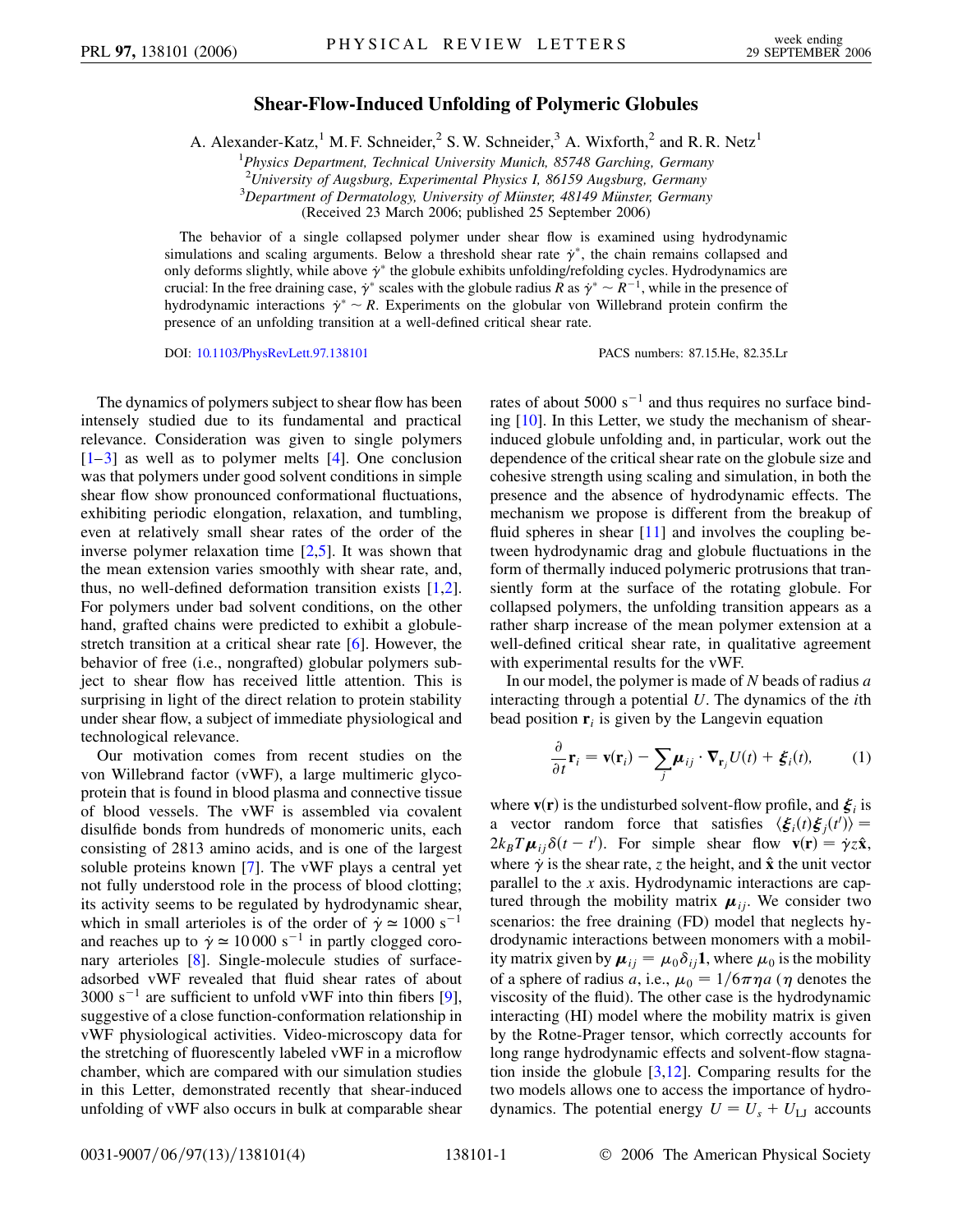<span id="page-1-0"></span>

FIG. 1. Rescaled radius of gyration  $R_g^2/Na^2$  as a function of the attraction strength  $\tilde{\epsilon}$  in the absence of shear. The inset shows data for  $N = 50$  together with the curvature  $c =$  $\partial^2 \langle R_g^2/N a^2 \rangle / \partial \tilde{\epsilon}^2$ . The theta point and the maximum curvature point are denoted by  $\tilde{\epsilon}_{\theta}$  and  $\tilde{\epsilon}_{\text{col}}$ , respectively.

for the connectivity of the chain,  $U_s = \frac{\kappa}{2} k_B T \sum_{i=1}^{N-1} (r_{i+1,i} - 2a)^2$ , where  $r_{i+1,i}$  is the distance between adjacent beads along the chain, and the spring constant is taken to be  $\kappa = 200/a^2$ , which limits stretching of the chain. The second term is a Lennard-Jones potential  $U_{\text{LJ}} = \tilde{\epsilon} k_B T \sum_{i,j} [(2a/r_{i,j})^{12} - 2(2a/r_{i,j})^6]$ , where  $\tilde{\epsilon}$  determines the depth of the potential (in units of  $k_B T$ ) and  $r_{i,j}$  is the distance between the *i*th and the *j*th bead. We discretize Eq. [\(1](#page-0-0)) with a time step ranging from  $10^{-4}\tau$  to  $10^{-6}\tau$ , where  $\tau$  is the characteristic monomer diffusion time  $\tau =$  $a^2/\mu_0 k_B T$ . Averages are taken over a total number of Langevin steps of at least  $2 \times 10^7$ , with the first  $10^6$ simulation steps typically discarded for equilibration.

In the absence of shear, we define the collapse point  $\tilde{\epsilon}_{\text{col}}$ as the maximum in the curvature of the radius of gyration  $c = \frac{\partial^2 \langle R_g^2/N a^2 \rangle}{\partial \tilde{\epsilon}^2}$  (Fig. [1](#page-1-0)). For a polymer with  $N =$ 50, we find  $\tilde{\epsilon}_{\text{col}} \sim 0.66$ , in close agreement with previous simulation studies [[13](#page-3-12)]. In the limit  $N \rightarrow \infty$ , the collapse point  $\tilde{\epsilon}_{\text{col}}$  approaches the  $\theta$  temperature, located at  $\tilde{\epsilon}_{\text{col}}^{N \to \infty} = \tilde{\epsilon}_{\theta} \approx 0.314$  [\[14\]](#page-3-13), at which the polymer is ideal. For a finite chain length,  $\tilde{\epsilon}_{\text{col}}$  gives a heuristic but robust measure of the threshold of chain compactification.

At the top of Fig. [2](#page-1-1), we show snapshots of a collapsed polymer ( $\tilde{\epsilon}$  = 2.08) at a shear rate  $\gamma \tau$  = 1.2 slightly above the unfolding threshold. The upper row displays the formation of a protrusion (encircled beads) that eventually leads to a stretch-fold event. Below, we present time sequences of the extension  $R<sub>s</sub>$  (defined as the projected polymer length along the flow direction; see snapshots) for three different shear rates.  $R<sub>s</sub>$  is measured directly in experiments with fluorescently labeled polymers [[2](#page-3-3),[5\]](#page-3-4). One discerns two dynamical regimes: For low shear rate  $\dot{\gamma} \tau = 0.5$  (black trace in the first sequence), the chain remains collapsed, in contrast to an uncollapsed polymer  $\tilde{\epsilon} = 0.416$  (light gray curve in the upper sequence) where strong length fluctuations are observed. As the shear rate  $\dot{\gamma}$ is increased to  $\gamma \tau = 1.2$ , the chain starts exhibiting pronounced and repeated elongation and folding events, as

<span id="page-1-1"></span>

FIG. 2 (color online). Top: Snapshots of a polymer with  $N =$ 50 and  $\tilde{\epsilon} = 2.08$  undergoing stretch-folding events at a dimensionless shear rate of  $\gamma \tau = 1.2$ . The upper row shows the formation of a protrusion (encircled beads), followed by a stretch-fold event displayed below. Bottom: Typical extension sequences as a function of time for the FD case for  $\tilde{\epsilon} = 2.08$  and shear rates  $\gamma = 0.5$ , 1.2, and 5. For comparison, we also show data for  $\dot{\gamma}\tau = 0.5$  for an uncollapsed polymer with  $\tilde{\epsilon} = 0.416$ (light gray curve). The dashed rectangle denotes the stretching event from which the snapshots were taken.

shown in the middle panel and the snapshots. Further increase of the shear rate to  $\gamma = 5.0$  leads to a higher frequency of stretching events.

In Fig. [3](#page-2-0), we show the mean extension  $\langle R_s \rangle$  for a chain with  $N = 50$  as a function of the dimensionless shear rate  $\gamma \tau$  for different values of the attraction strength  $\tilde{\epsilon}$ . FD and HI simulations are distinguished by open and solid symbols, respectively. As seen, a collapsed chain undergoes a transition to an extended state beyond a ''critical'' shear rate  $\dot{\gamma}^*$  in both models, and this transition sharpens as the cohesive strength increases (for comparison, the data for an uncollapsed polymer with  $\tilde{\varepsilon} = 0.41$ , open circles, exhibits merely a smooth unfolding crossover). The transition point  $\dot{\gamma}^*$  is defined by the maximum of the variance of the squared chain stretching  $m = (\langle R_s^4 \rangle - \langle R_s^2 \rangle^2) / \langle R_s^2 \rangle^2$ . For the particular case  $N = 50$ ,  $\tilde{\epsilon} = 1.25$ , *m* is denoted by crosses and exhibits a sharp peak at  $\dot{\gamma}^* \tau \approx 0.1$ . Squares in Fig. [3](#page-2-0) denote the mean stretching of the fluorescently labeled vWF as obtained in a microfluidic chamber by video microscopy  $[10]$  $[10]$  $[10]$ . Note that the vWF is not attached or bound to a surface but freely suspended in the sheared solution. The shape of the experimental curve is similar to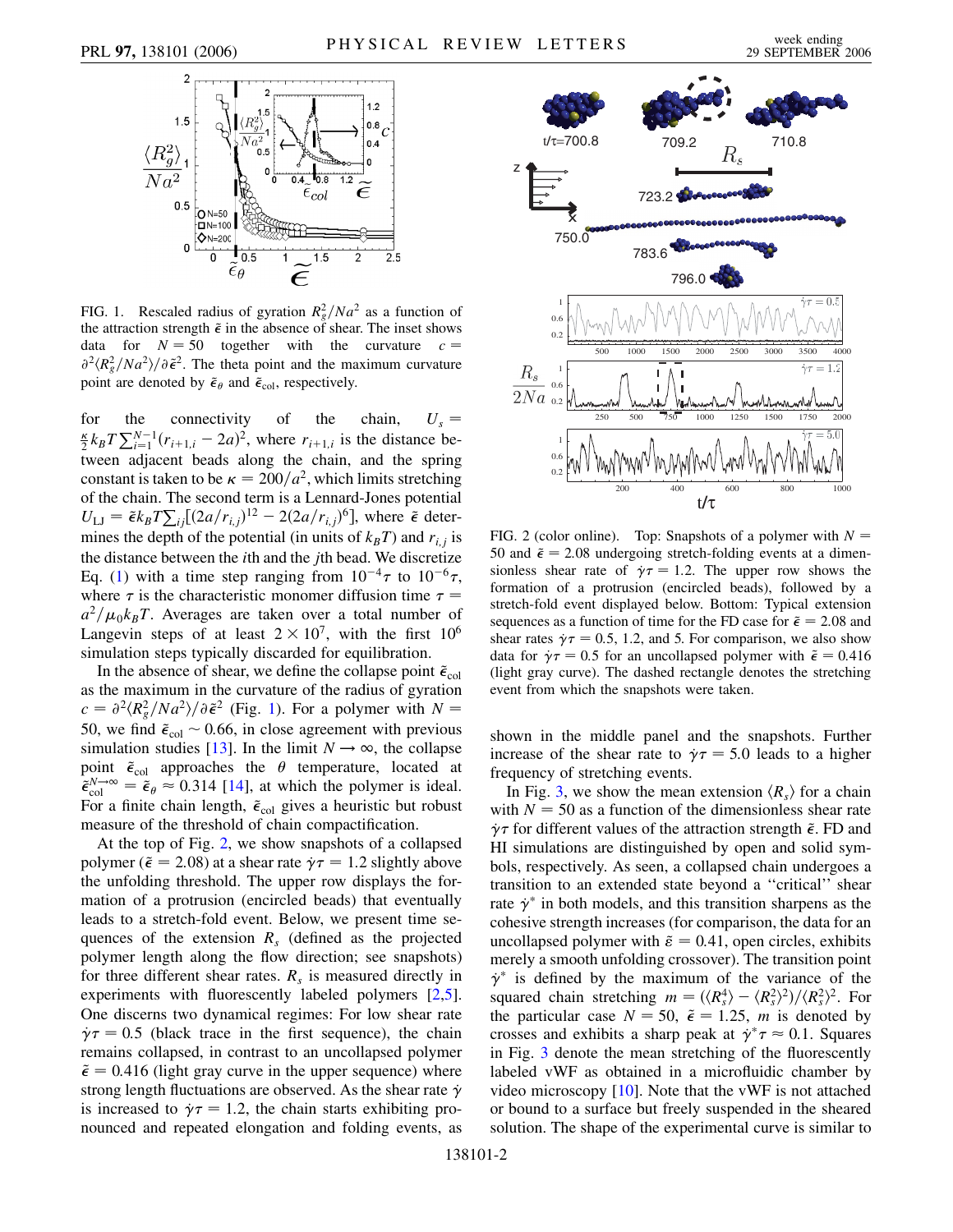<span id="page-2-0"></span>

FIG. 3. Rescaled chain extension  $\langle R_s \rangle / 2Na$  for  $N = 50$  and different cohesive strengths  $\tilde{\epsilon}$  with (HI, solid symbols) and without hydrodynamic effects (FD, open symbols) as a function of the rescaled shear rate  $\dot{\gamma}\tau$ . Crosses represent the rescaled variance *m* of  $R_s^2$  for  $\tilde{\epsilon} = 1.25$  in the FD case. Experimental results (solid squares, upper horizontal axis) for vWF proteins were obtained in a microfluidic chamber [\[10\]](#page-3-9).

simulation data for strongly collapsed polymers and, thus, confirms the presence of a well-defined unfolding transition.

We now introduce a simple scaling model for the globule unfolding in shear. We first note that, in the absence of thermal shape fluctuations, highly viscous spherical fluid drops are stable for any shear rate [[11](#page-3-10)] (clearly, the viscosity of a polymeric globule is much higher than that of the surrounding solvent). This suggests a fluctuationinduced mechanism: Indeed, the numerically determined critical shear rate depends strongly on temperature (as shown below). The snapshots in Fig. [2](#page-1-1) identify polymeric protrusions as the prevalent excitation mode. Approximating the globule shape as a sphere of radius *R*, the hydrodynamic drag force *f* on a protruding polymer segment of length *l* [see Fig. [4\(a\)](#page-3-14) for a schematic drawing] is in the freely draining (FD) case given by  $f_{\text{FD}} \sim \dot{\gamma} R l / (\mu_0 a)$ [\[15\]](#page-3-15). In the hydrodynamic case, there is no slip at the globule-solvent boundary, but the difference between solvent and sphere velocity gradually increases away from the sphere surface. The force on a protrusion is obtained by integrating the hydrodynamic drag over the protrusion contour using the analytical expression for the flow profile around a sphere in shear flow [[16](#page-3-16)]. The resulting radial force is maximal for an orientation  $\theta = 45^{\circ}$  and to leading order in  $l/R$  reads  $f_{\text{HI}} \sim \dot{\gamma} l^3 / (a \mu_0 R)$ , as will be explained in more depth in a longer paper [[17\]](#page-3-17). The maximal tangential force is obtained for  $\theta = 0^{\circ}$  and scales identically. Not too close to the collapse point, the restoring force on a protrusion should be linear in  $\tilde{\epsilon}$  and scale as  $f_{\text{pro}} \sim$  $(k_BT/a)\Delta\tilde{\epsilon}(l/a)^{\alpha-1}$ , where the shift in the interaction parameter  $\Delta \tilde{\epsilon} = (\tilde{\epsilon} - \tilde{\epsilon}_{\rm col})$  accounts for the configurational entropy loss in the globule. For a protrusion much longer than the globule/solvent interfacial width, one has  $\alpha = 1$ , while for a shorter protrusion, one expects  $\alpha = 2$  in the harmonic approximation. From the equipartition theo-

rem, the typical protrusion length *l* follows as  $l \sim$  $a\Delta\tilde{\epsilon}^{-1/\alpha}$ . Comparing the hydrodynamic drag  $f_{FD}$  or  $f_{HI}$ (which tends to elongate protrusions) with the cohesive force  $f_{\text{pro}}$  (which pulls protrusions back into the globule) and inserting the typical protrusion length, one obtains for the threshold shear rate  $\dot{\gamma}^*$ :

$$
\dot{\gamma}^* \tau \sim \begin{cases} \Delta \tilde{\epsilon}^{2/\alpha} a/R & \text{(FD)},\\ \Delta \tilde{\epsilon}^{4/\alpha} R/a & \text{(HI)}. \end{cases}
$$
 (2)

<span id="page-2-1"></span>Note that the dependence on the globule radius is opposite when hydrodynamic effects are included. In the HI case, the critical shear rate increases as *R* grows, since a larger sphere leads to a reduced fluid shear rate at its surface [\[16](#page-3-16)[,17\]](#page-3-17). Our argument identifies the critical shear rate at which the hydrodynamic drag on a typical protrusion is large enough to overcome the restoring force from monomer-monomer attractions, similar to classical nucleation theory. Global free energy arguments are irrelevant, since a polymeric protrusion nucleus which has not reached the threshold length will be wrapped around the incessantly rotating globule and be eliminated within one period of revolution.

In Fig. [4\(b\)](#page-3-14), we compare simulation results for the critical shear  $\dot{\gamma}^* \tau$  with the scaling prediction for the FD (using  $\alpha = 1$ , solid line with slope 1) and HI cases ( $\alpha = 2$ , dashed line with slope  $-1$ ), confirming the different scaling dependence on globule radius in the two cases. In the simulation, the globule radius  $\tilde{R}_0$  is defined as the extension in the absence of shear, i.e.,  $\tilde{R}_0 = \langle R_s/a \rangle_{\dot{\gamma}=0}$ . Different values of  $\alpha$  point to a sharp globule-solvent interface in the FD case (characterized by  $\alpha = 1$ ) and a presumably hydrodynamically roughened interface in the HI case ( $\alpha = 2$ ). Deviations of the HI data from the scaling prediction [the dotted line in Fig.  $4(b)$  has slope 0.69 and is a best fit to the data] are brought out more clearly in Fig.  $4(c)$ , where we plot the rescaled critical shear rate  $\dot{\gamma}^* \tau \tilde{R}_0$  for the FD case and  $\dot{\gamma}^* \tau / \tilde{R}_0$  for the HI case as a function of the cohesion variable  $\Delta \tilde{\varepsilon}$ . The freely draining data now exhibit two regimes: Close to the collapse transition, one finds  $\alpha = 2$  characteristic of protrusions shorter than the globule interfacial width, and further away the data are described well by  $\alpha = 1$ , as expected; the crossover occurs at  $\Delta \tilde{\epsilon} \approx 0.4$ . In the limited range available for the critical shear rate, the hydrodynamic data show behavior close to the scaling prediction; the broken line has slope 2 and corresponds to  $\alpha = 2$ , and the dotted line has slope 1.38. Reasons for deviations are probably a breakdown of the simplified assumption about the spherical shape of the globule and the globule-solvent interface, which are both perturbed by hydrodynamic drag effects.

Our studies reveal the scaling of the critical shear rate for unfolding of globular polymers with various parameters. The particular value of  $\dot{\gamma}^*$  depends strongly on the attraction forces between monomers and on the size of the polymer. Coming back to vWF in the bloodstream, with carefully tuned globule size and cohesive energy, unfold-